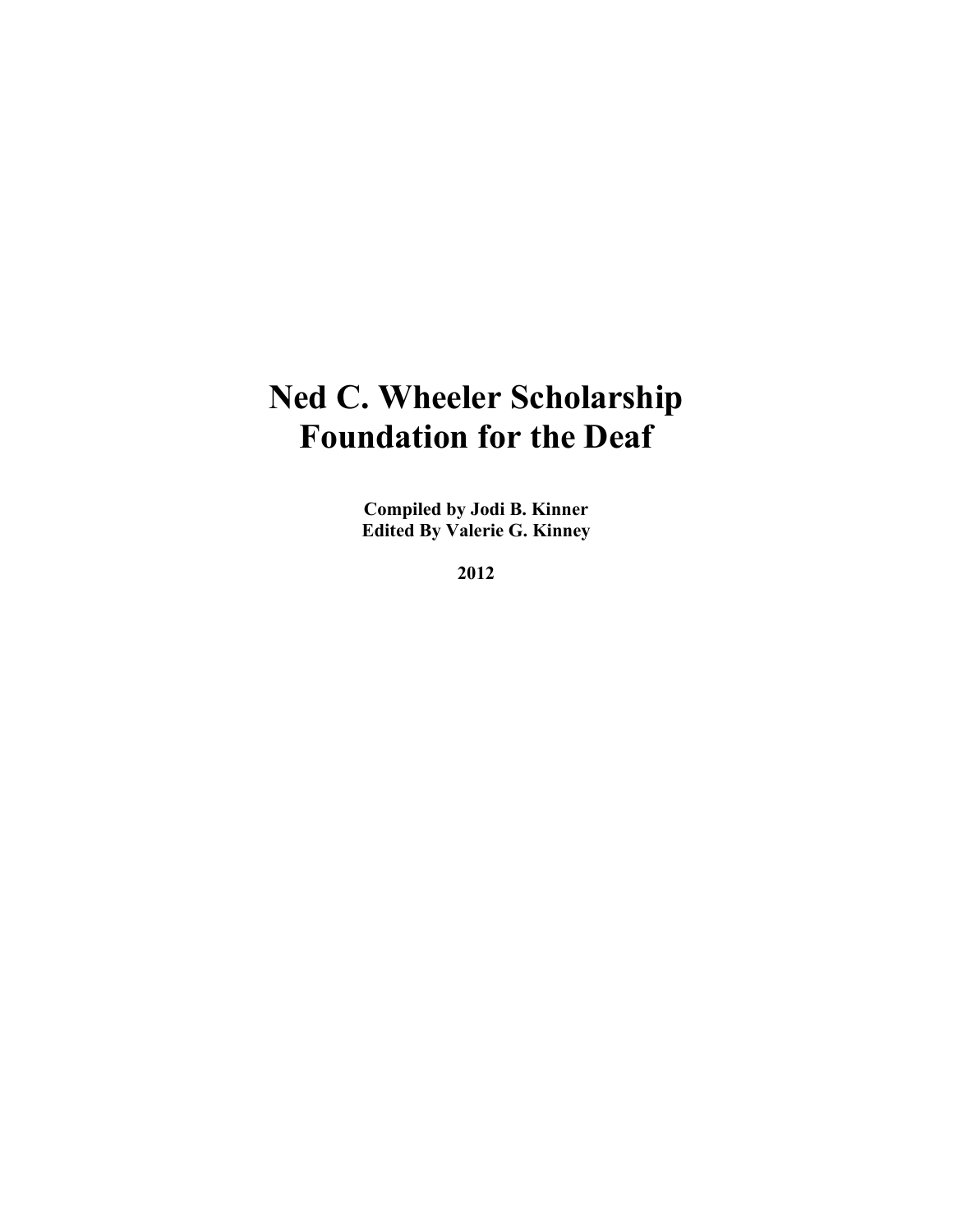A well-respected Utah Deaf leader, Dr. Robert G. Sanderson reports in the Utah Eagle magazine that the Ned C. Wheeler Scholarship Foundation for the Deaf had its origin in 1946 when the Arthur Wenger Athletic Association was established at the Utah School for the Deaf in 1919. Under the Arthur Wenger Athletic Association (AWAA), the students raised funds entirely



**Arthur W. Wenger**

by selling candy on school campus (Sanderson, *The Utah Eagle,* October 1956).

The AWAA continued to operate until September 5, 1956 when representatives of the Utah Association of the Deaf and the Utah School for the Deaf gathered for a meeting and decided to cancel two student organizations, the Park Literary Society and the Arthur Wenger Athletic Association (Sanderson, *The Utah Eagle,* October 1956).

UAD representatives, Ned C. Wheeler and Robert G. Sanderson, suggested that the AWAA's entire sum of \$1,000.00 be set aside and established as a scholarship fund encouraging students at the

Utah School for the Deaf to strive for a college education, and helping the deserving students who need financial support for college. School representatives and student representatives agreed to this idea. The UAD and former students who helped accumulate the fund felt that this action was in the best interests of all students (Sanderson, *The Utah Eagle,* October 1956).

UAD representatives also suggested that the scholarship fund be named the Arthur Wenger Scholarship Fund in honor of the founder of the former athletic association, and as a mark of respect to his



**Ned C. Wheeler**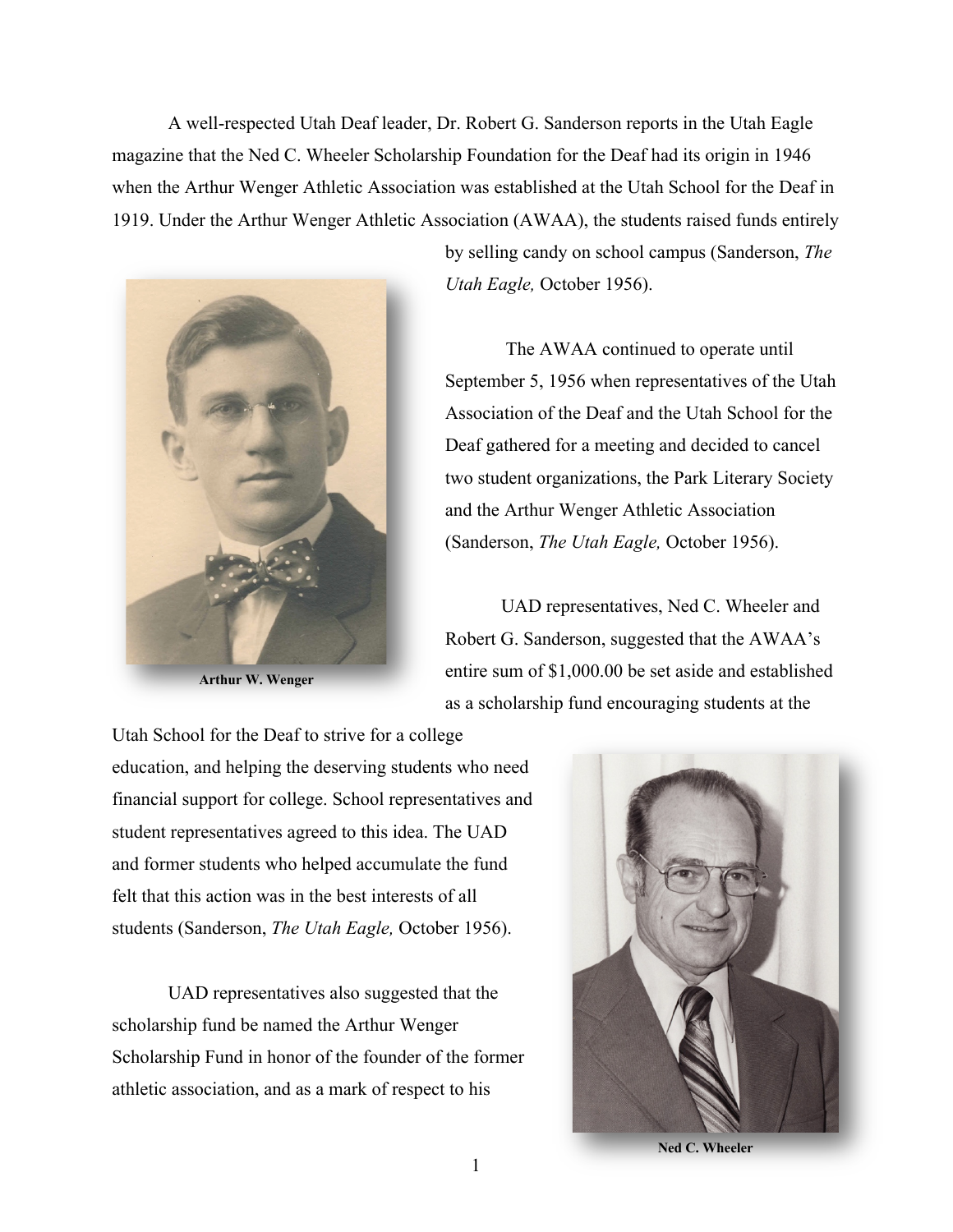outstanding contribution to the welfare of the deaf in Utah. The suggestion was accepted



**Robert G. Sanderson**

(Sanderson *The Utah Eagle,* October 1956). Later, Arthur Wenger Scholarship Fund was renamed Utah Scholarship Foundation for the Deaf. The fund, slightly over \$1,000, was turned over to the Utah Association for the Deaf and administered thereafter until 1975. At that time the Utah Scholarship Foundation for the Deaf was officially established with an IRS tax exemption number and separated from the Utah Association for the Deaf to become a standalone non-profit corporation under the laws of the state of Utah. The corporation received an official IRS tax exemption status which provides that all contributions to the foundation are tax deductible. One of its objectives is promoting higher education for students who are Deaf and hard of hearing students of Utah. The organization was renamed Ned

C. Wheeler Scholarship Foundation for the Deaf after the death of its founder, Ned. C. Wheeler (Valerie G. Kinney, personal communication, October 3, 2012).

Scholarships are made available each year to students pursuing academic studies in any of the nation's colleges and universities. The only criteria are that they be Deaf or hard of hearing, meet a minimum academic standard, and indicate that a scholarship would benefit their educational goals (Valerie G. Kinney, personal communication, October 3, 2012).



**Valerie G. Kinney**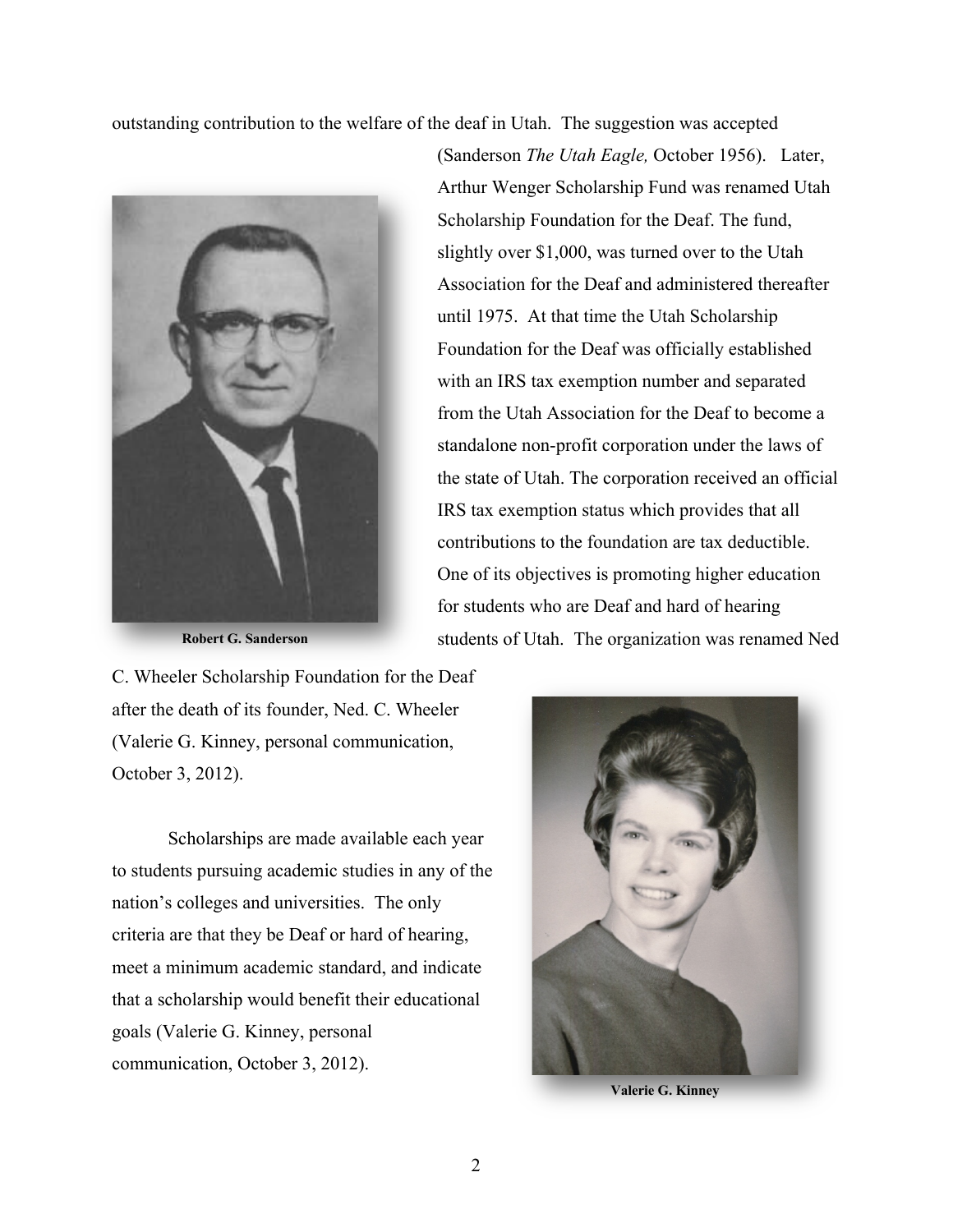It is governed by a board of directors made up of a cross section of Deaf and hard of hearing individuals, parents of Deaf or hard of hearing students and teachers of the deaf who have indicated their interest in educational programs for the deaf. It was so organized as to make it fully self-perpetuating and not dependent on any other organization (Valerie G. Kinney, personal communication, October 3, 2012).

Donations and contributions are placed in the principal of the scholarship fund, which is invested to earn interest. Awarding of scholarships is therefore limited to the earnings from the



**Kenneth L. Kinner**

principal in any given year. During the past years, they have received many contributions in the form of memorials (Valerie G. Kinney, personal communication, October 3, 2012).

Nowadays, the Ned C. Wheeler Scholarship Foundation for the Deaf continues to award scholarships to qualified college students who apply. The longest serving members of this foundation are Valerie G. Kinney (1976) and Kenneth L. Kinner (1978).